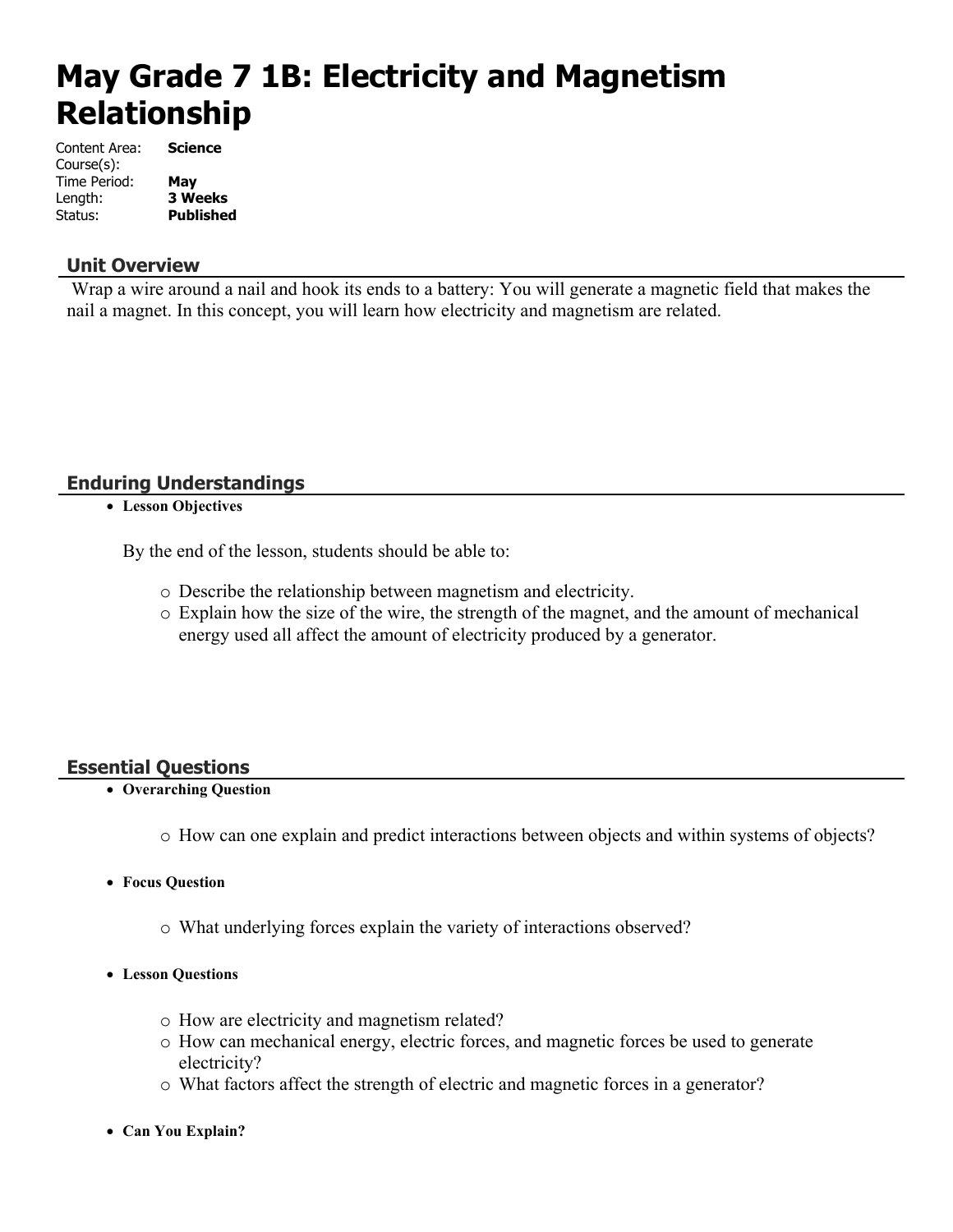o How can an electrical current produce a magnetic field, and how can a magnetic field produce an electrical current?

### **Instructional Strategies & Learning Activities DISCOVERY TECHBOOK LESSONS:**

### **[The Five E Instructional Model](https://app.discoveryeducation.com/learn/techbook/units/6e12ba08-11c1-4377-9baa-61b774e9b161/concepts/9a3a6140-c843-435b-8ec1-7ddf8bf4db30/lesson/sections/b457246a-0b34-4b60-97b2-e8c34a5cbbce#e001c605-e025-4127-b8c2-f06ff7673f9e)**

- $\bullet$
- $\circ$  Science Techbook follows the 5E instructional model. As you plan your lesson, the provided Model Lesson includes strategies for each of the 5Es.

### o [Engage \(45–90 minutes\)](https://app.discoveryeducation.com/learn/techbook/units/6e12ba08-11c1-4377-9baa-61b774e9b161/concepts/9a3a6140-c843-435b-8ec1-7ddf8bf4db30/lesson/sections/b457246a-0b34-4b60-97b2-e8c34a5cbbce#147feecb-3f23-426a-b9ec-9c5b02f1c431)

Students are asked to examine electricity and magnetism in roller coasters. Students begin to formulate ideas around the CYE question.

### o [EXPLORE \(120 minutes\)](https://app.discoveryeducation.com/learn/techbook/units/6e12ba08-11c1-4377-9baa-61b774e9b161/concepts/9a3a6140-c843-435b-8ec1-7ddf8bf4db30/lesson/sections/b457246a-0b34-4b60-97b2-e8c34a5cbbce#dfc8c023-f75c-45cb-bdfe-91ad2008c0d5)

Students learn about how electricity and magnetism are related, how they are used to generate electricity, and factors that affect their strength. They also complete labs where they build an electromagnet and detect magnetic fields.

### o [EXPLAIN \(45–90 minutes\)](https://app.discoveryeducation.com/learn/techbook/units/6e12ba08-11c1-4377-9baa-61b774e9b161/concepts/9a3a6140-c843-435b-8ec1-7ddf8bf4db30/lesson/sections/b457246a-0b34-4b60-97b2-e8c34a5cbbce#8fbcb3ae-b67f-43e6-ab0d-d22af8998b81)

Students construct scientific explanations to the CYE question by examining how electricity and magnetism affect one another.

o [ELABORATE with STEM \(60–135 minutes\)](https://app.discoveryeducation.com/learn/techbook/units/6e12ba08-11c1-4377-9baa-61b774e9b161/concepts/9a3a6140-c843-435b-8ec1-7ddf8bf4db30/lesson/sections/b457246a-0b34-4b60-97b2-e8c34a5cbbce#6f8374ef-3efa-4042-b912-80e0f085595b)

Students apply their understanding of electricity and magnetism to real-world problems and innovations. They research common uses for electromagnets and analyze wind-power generators.

### o [EVALUATE \(45–90 minutes\)](https://app.discoveryeducation.com/learn/techbook/units/6e12ba08-11c1-4377-9baa-61b774e9b161/concepts/9a3a6140-c843-435b-8ec1-7ddf8bf4db30/lesson/sections/b457246a-0b34-4b60-97b2-e8c34a5cbbce#7a4ed50f-77c7-497b-9478-9f138c91d701)

- o Students are evaluated on the state science standards, as well as Standards in ELA/Literacy, and Standards in Math standards using Board Builder and the provided concept summative assessments.
- Teacher-made labs using electrical supplies and manipulatives
- Online simulations
- Group project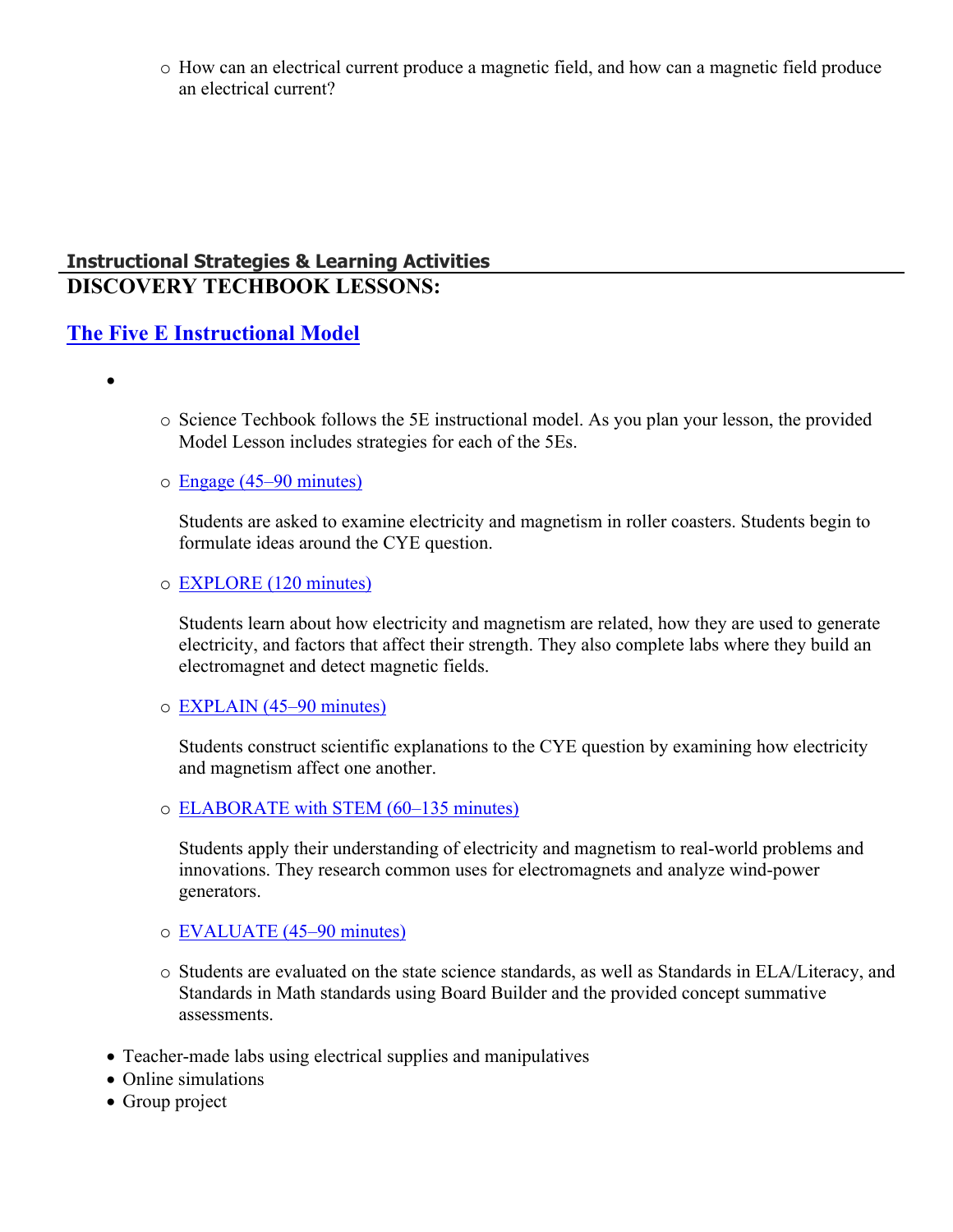### **Integration of Career Exploration, Life Literacies and Key Skills**

The students will demonstrate 21st Century Skills through working in a group to design, plan, build, and present a lighting device or decoration. The students will play the roles of project leaders, engineers, developers, marketers, and sales representatives for their product.

| <b>CRP.K-12.CRP2</b> | Apply appropriate academic and technical skills.                                                                                                                                                                                        |
|----------------------|-----------------------------------------------------------------------------------------------------------------------------------------------------------------------------------------------------------------------------------------|
|                      | Digital tools make it possible to analyze and interpret data, including text, images, and<br>sound. These tools allow for broad concepts and data to be more effectively<br>communicated.                                               |
| CRP.K-12.CRP4        | Communicate clearly and effectively and with reason.                                                                                                                                                                                    |
|                      | An individual's strengths, lifestyle goals, choices, and interests affect employment and<br>income.                                                                                                                                     |
|                      | Gathering and evaluating knowledge and information from a variety of sources, including<br>global perspectives, fosters creativity and innovative thinking.                                                                             |
|                      | Increases in the quantity of information available through electronic means have<br>heightened the need to check sources for possible distortion, exaggeration, or<br>misrepresentation.                                                |
| CRP.K-12.CRP11       | Use technology to enhance productivity.                                                                                                                                                                                                 |
| CRP.K-12.CRP9        | Model integrity, ethical leadership and effective management.                                                                                                                                                                           |
| CRP.K-12.CRP8        | Utilize critical thinking to make sense of problems and persevere in solving them.                                                                                                                                                      |
| <b>CRP.K-12.CRP7</b> | Employ valid and reliable research strategies.                                                                                                                                                                                          |
| TECH.9.4.8.IML.5     | Analyze and interpret local or public data sets to summarize and effectively communicate<br>the data.                                                                                                                                   |
|                      | Some digital tools are appropriate for gathering, organizing, analyzing, and presenting<br>information, while other types of digital tools are appropriate for creating text,<br>visualizations, models, and communicating with others. |
| TECH.9.4.8.TL.3      | Select appropriate tools to organize and present information digitally.                                                                                                                                                                 |
| CRP.K-12.CRP1        | Act as a responsible and contributing citizen and employee.                                                                                                                                                                             |
| <b>CRP.K-12.CRP6</b> | Demonstrate creativity and innovation.                                                                                                                                                                                                  |
| CRP.K-12.CRP12       | Work productively in teams while using cultural global competence.                                                                                                                                                                      |

### **Technolgy Integration**

-Use of Google Chrome Books

-online interactives in D.E.

-ExploreLearning.com Gizmos

-Nearpod

-Google Slides

-The students will be using electrical supplies and craft supplies to create their own lighting device as a group.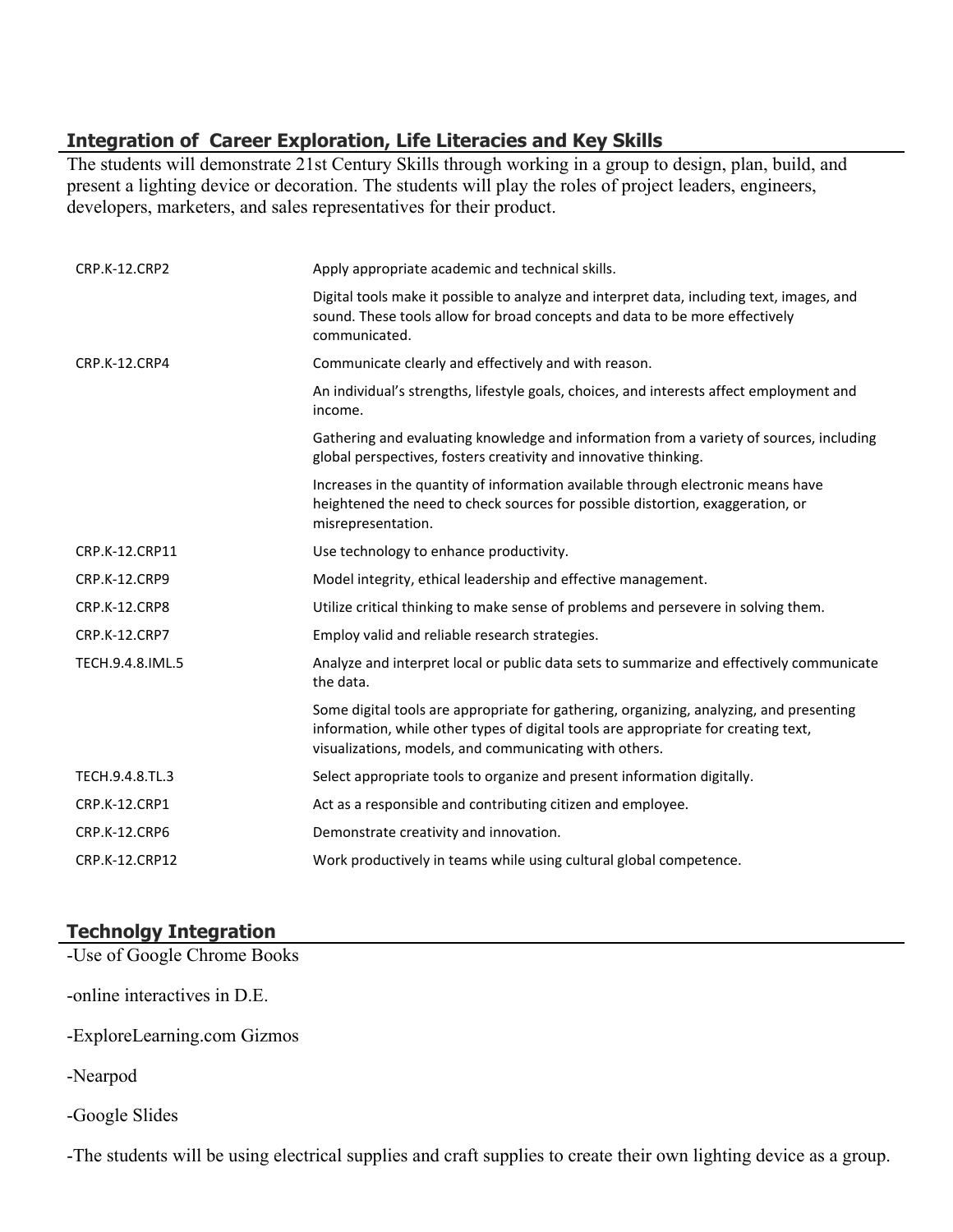They will utilize the engenering and design process and present their finished device.

-Labs demonstrating concepts in electricity and magnetism

| TECH.8.1.8.F.CS1 | Identify and define authentic problems and significant questions for investigation.                                                                                                                                                                                                      |
|------------------|------------------------------------------------------------------------------------------------------------------------------------------------------------------------------------------------------------------------------------------------------------------------------------------|
| TECH.8.2.8.D.2   | Identify the design constraints and trade-offs involved in designing a prototype (e.g., how<br>the prototype might fail and how it might be improved) by completing a design problem<br>and reporting results in a multimedia presentation, design portfolio or engineering<br>notebook. |
| TECH.8.1.8.F.CS2 | Plan and manage activities to develop a solution or complete a project.                                                                                                                                                                                                                  |
| TECH.8.2.8.C.2   | Explain the need for optimization in a design process.                                                                                                                                                                                                                                   |
| TECH.8.1.8.B.CS2 | Create original works as a means of personal or group expression.                                                                                                                                                                                                                        |
| TECH.8.2.8.D.3   | Build a prototype that meets a STEM-based design challenge using science, engineering,<br>and math principles that validate a solution.                                                                                                                                                  |
| TECH.8.1.8.C.CS1 | Interact, collaborate, and publish with peers, experts, or others by employing a variety of<br>digital environments and media.                                                                                                                                                           |
| TECH.8.2.8.C.1   | Explain how different teams/groups can contribute to the overall design of a product.                                                                                                                                                                                                    |
| TECH.8.1.8.F.CS3 | Collect and analyze data to identify solutions and/or make informed decisions.                                                                                                                                                                                                           |
| TECH.8.2.8.C.CS2 | The application of engineering design.                                                                                                                                                                                                                                                   |
| TECH.8.2.8.D.1   | Design and create a product that addresses a real world problem using a design process<br>under specific constraints.                                                                                                                                                                    |
| TECH.8.1.8.A.CS2 | Select and use applications effectively and productively.                                                                                                                                                                                                                                |
| TECH.8.2.8.C.CS1 | The attributes of design.                                                                                                                                                                                                                                                                |

## **Interdisciplinary Connections**

| LA.WHST.6-8.1 | Write arguments focused on discipline-specific content.                                                                                                                                                                                                                                              |
|---------------|------------------------------------------------------------------------------------------------------------------------------------------------------------------------------------------------------------------------------------------------------------------------------------------------------|
| LA.WHST.6-8.7 | Conduct short research projects to answer a question (including a self-generated<br>question), drawing on several sources and generating additional related, focused<br>questions that allow for multiple avenues of exploration.                                                                    |
| LA.WHST.6-8.8 | Gather relevant information from multiple print and digital sources, using search terms<br>effectively; assess the credibility and accuracy of each source; and quote or paraphrase<br>the data and conclusions of others while avoiding plagiarism and following a standard<br>format for citation. |
| LA.WHST.6-8.9 | Draw evidence from informational texts to support analysis, reflection, and research.                                                                                                                                                                                                                |
| LA.WHST.6-8.2 | Write informative/explanatory texts, including the narration of historical events, scientific<br>procedures/experiments, or technical processes.                                                                                                                                                     |
| LA.RST.6-8.1  | Cite specific textual evidence to support analysis of science and technical texts.                                                                                                                                                                                                                   |
| LA.RST.6-8.2  | Determine the central ideas or conclusions of a text; provide an accurate summary of the<br>text distinct from prior knowledge or opinions.                                                                                                                                                          |
| LA.RST.6-8.3  | Follow precisely a multistep procedure when carrying out experiments, taking<br>measurements, or performing technical tasks.                                                                                                                                                                         |
| LA.RST.6-8.4  | Determine the meaning of symbols, key terms, and other domain-specific words and<br>phrases as they are used in a specific scientific or technical context relevant to grades 6-8<br>texts and topics.                                                                                               |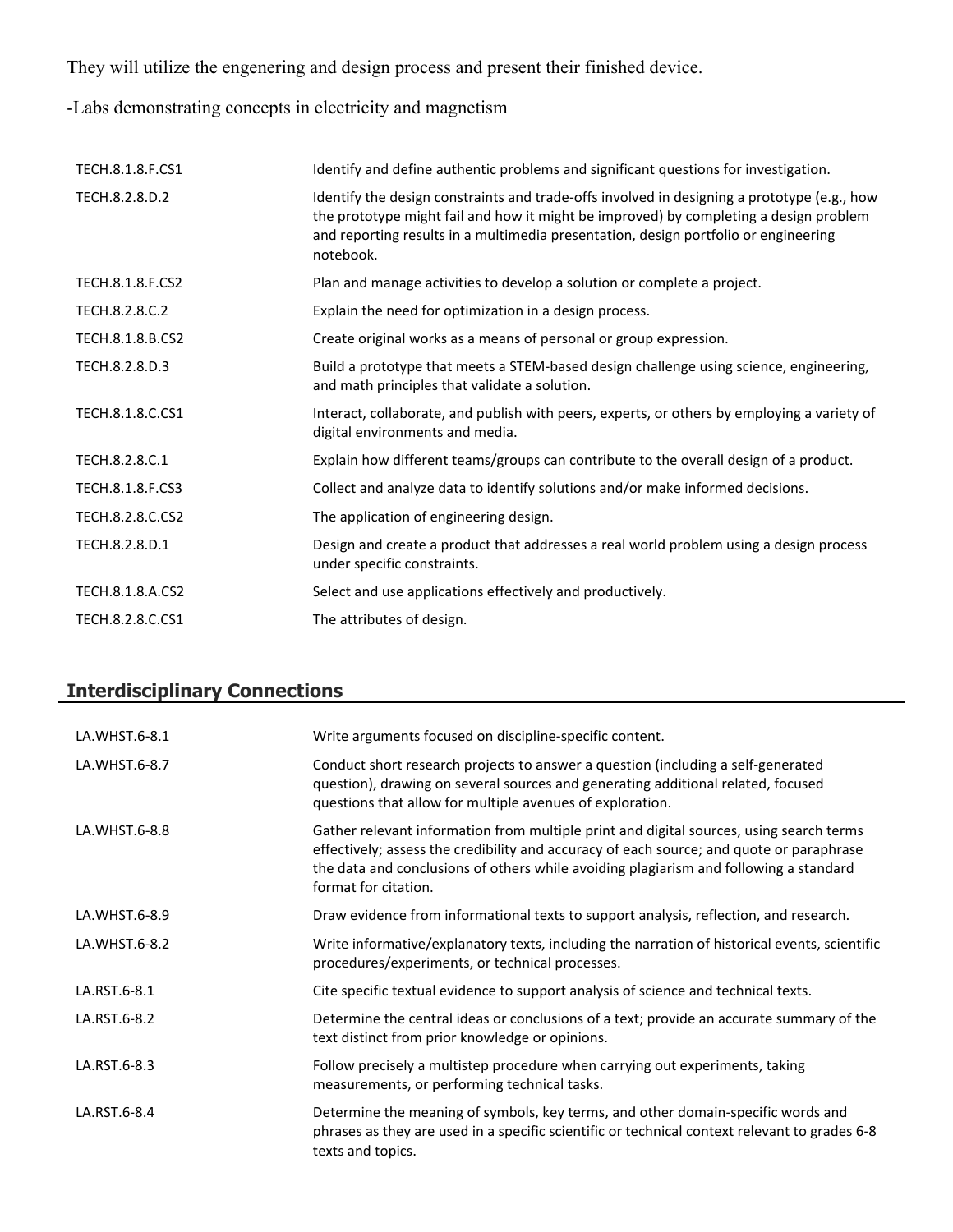| LA.RST.6-8.5  | Analyze the structure an author uses to organize a text, including how the major sections<br>contribute to the whole and to an understanding of the topic.                                                                               |
|---------------|------------------------------------------------------------------------------------------------------------------------------------------------------------------------------------------------------------------------------------------|
| LA.RST.6-8.6  | Analyze the author's purpose in providing an explanation, describing a procedure, or<br>discussing an experiment in a text.                                                                                                              |
| MA.7.EE.B     | Solve real-life and mathematical problems using numerical and algebraic expressions and<br>equations.                                                                                                                                    |
| LA.RST.6-8.7  | Integrate quantitative or technical information expressed in words in a text with a version<br>of that information expressed visually (e.g., in a flowchart, diagram, model, graph, or<br>table).                                        |
| LA.RST.6-8.8  | Distinguish among facts, reasoned judgment based on research findings, and speculation<br>in a text.                                                                                                                                     |
| LA.RST.6-8.9  | Compare and contrast the information gained from experiments, simulations, video, or<br>multimedia sources with that gained from reading a text on the same topic.                                                                       |
| LA.WHST.6-8.4 | Produce clear and coherent writing in which the development, organization, voice, and<br>style are appropriate to task, purpose, and audience.                                                                                           |
| LA.RST.6-8.10 | By the end of grade 8, read and comprehend science/technical texts in the grades 6-8 text<br>complexity band independently and proficiently.                                                                                             |
| LA.WHST.6-8.5 | With some guidance and support from peers and adults, develop and strengthen writing<br>as needed by planning, revising, editing, rewriting, or trying a new approach, focusing on<br>how well purpose and audience have been addressed. |
| LA.WHST.6-8.6 | Use technology, including the Internet, to produce and publish writing and present the<br>relationships between information and ideas clearly and efficiently.                                                                           |

### **Differentiation**

**See differentiation suggestions in the above lessons.**

### **Differentiation Strategies**

- 1. Remind students that good readers often read a text three times in order to understand the content at a deeper level.
- 2. Have students use the Listen feature of the reading passage.
- 3. Break the video segments into small pieces, stopping at important points and repeating segments, if necessary, to allow students time to jot down their information. Also, discuss each segment of the videos with the class rather than waiting until the end of the videos.

- 1. Have students use the Speak, Text, and Listen tools to reinforce pronunciation as they read.
- 2. Remind students that they can use the closedcaptioning function to help them understand the narration as they view the video segment.
- 3. Pair ELLs with accelerated students. Have students rephrase

### [Struggling Students](https://app.discoveryeducation.com/player/view/assetGuid/4995767F-D634-40C6-B25B-BDEA06E14F90) **[ELL](https://app.discoveryeducation.com/player/view/assetGuid/D727DF69-B79B-4A92-AA1F-CE23C74D98D9)** Accelerated Students

- 1. Challenge students to use Board Builder to show the direct relationship between magnet strength and amount of electricity produced in a generator using examples, graphics, and videos.
- 2. Challenge students to construct a second electromagnet with a revised design and compare and contrast its structure and strength to their original electromagnet.
- 3. Have students compare and contrast traditional MRI with fMRI: how they work,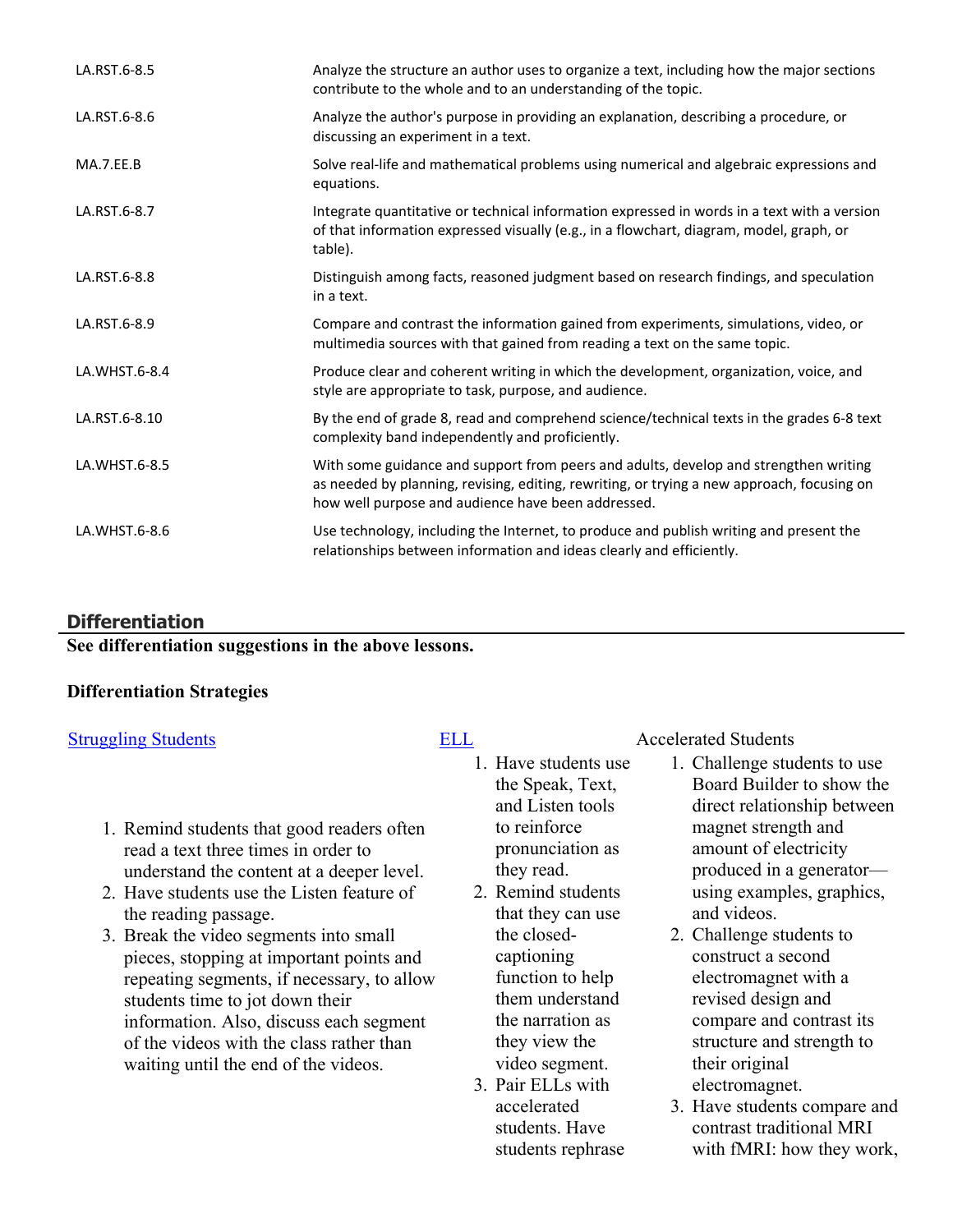[Differentiation in science](http://www.brighthubeducation.com/teaching-gifted-students/65181-differentiation-techniques-and-activities-in-the-classroom-for-gifted-students/) can be accomplished in several ways. Once you have given a pre-test to students, you know what information has already been mastered and what they still need to work on. Next, you design activities, discussions, lectures, and so on to teach information to students. The best way is to have two or three groups of students divided by ability level.

While you are instructing one group, the other groups are working on activities to further their knowledge of the concepts. For example, while you are helping one group learn the planet names in order, another group is researching climate, size, and distance from the moon of each planet. Then the groups switch, and you instruct the second group on another objective from the space unit. The first group practices writing the order of the planets and drawing a diagram of them.

Here are some ideas for the classroom when you are using differentiation in science:

- Create a tic-tac-toe board that lists different activities at different ability levels. When students aren't involved in direct instruction with you, they can work on activities from their tic-tac-toe board. These boards have nine squares, like a tic-tac-toe board; and each square lists an activity that corresponds with the science unit. For example, one solar system activity for advanced science students might be to create a power point presentation about eclipses. For beginning students, an activity might be to make a poster for one of the planets and include important data such as size, order from the sun, whether it has moons, and so on.
- Find websites on the current science unit that students can explore on their own.
- Allow students to work in small groups to create a project throughout the entire unit. For example, one group might create a solar system model to scale. Another group might write a play about the solar system. This is an activity these groups can work on while they are not working directly with you.

Differentiation in science gets students excited to learn because it challenges them to expand their knowledge and skills, instead of teaching the whole group concepts they have already mastered.

### **Modifications & Accommodations**

Refer to QSAC EXCEL SMALL SPED ACCOMMOCATIONS spreadsheet in this discipline.

### **Modifications and Accommodations used in this unit:**

In addition to differentiated instruction, IEP's and 504 accommocations will be utilized.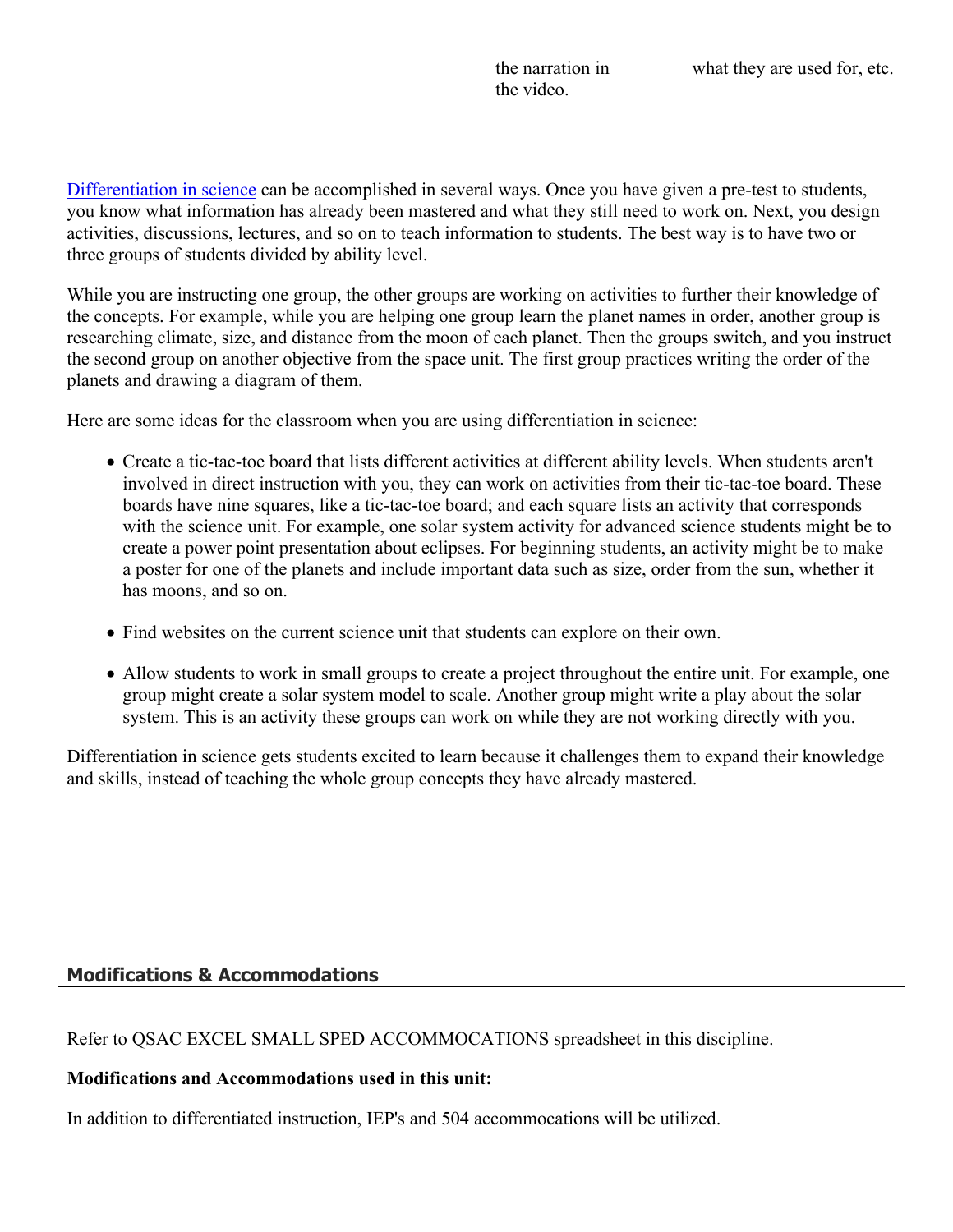### **Benchmark Assessments**

**Benchmark Assessments** are given periodically (e.g., at the end of every quarter or as frequently as once per month) throughout a school year to establish baseline achievement data and measure progress toward a standard or set of academic standards and goals.

### **Schoolwide Benchmark assessments:**

Aimsweb benchmarks 3X a year

Linkit Benchmarks 3X a year

### **Additional Benchmarks used in this unit:**

Benchmark Assessments given December and June.

The students will complete an online summative assessment that assesses their knowledge of concepts taught between January and May. It is a multiple choice test made in Google Forms and administered through Google Classroom.

### **Formative Assessments**

Assessment allows both instructor and student to monitor progress towards achieving learning objectives, and can be approached in a variety of ways. **Formative assessment** refers to tools that identify misconceptions, struggles, and learning gaps along the way and assess how to close those gaps. It includes effective tools for helping to shape learning, and can even bolster students' abilities to take ownership of their learning when they understand that the goal is to improve learning, not apply final marks (Trumbull and Lash, 2013). It can include students assessing themselves, peers, or even the instructor, through writing, quizzes, conversation, and more. In short, formative assessment occurs throughout a class or course, and seeks to improve student achievement of learning objectives through approaches that can support specific student needs (Theal and Franklin, 2010, p. 151).

### **Formative Assessments used in this unit:**

See assessments located in the unit link above

Also, teacher-made assessments administered via Google Classroom and Forms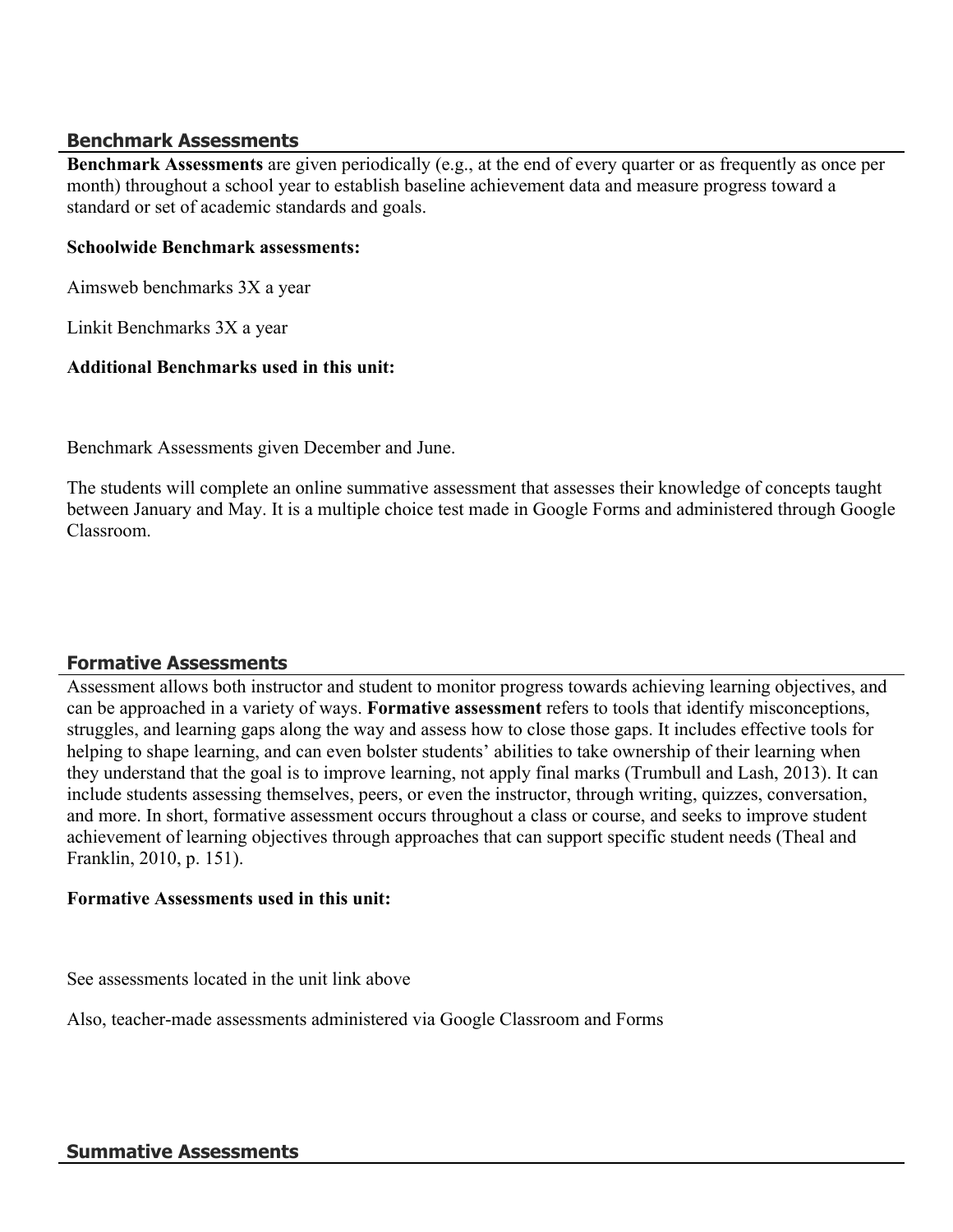**Summative assessments** evaluate student learning, knowledge, proficiency, or success at the conclusion of an instructional period, like a unit, course, or program. Summative assessments are almost always formally graded and often heavily weighted (though they do not need to be). Summative assessment can be used to great effect in conjunction and alignment with formative assessment, and instructors can consider a variety of ways to combine these approaches.

### **Summative assessments for this unit:**

See assessments located in the unit link above

Also, teacher-made assessments administered via Google Classroom and Forms

### **Instructional Materials**

See materials located in Unit above.

Discovery Techbook

Teacher made materials

Additonal labs available through online resources

Wires, batteries, bulbs, switches and various electrical materials

### **Standards**

|              | Assessment is limited to two objects and electric, magnetic, and gravitational interactions.                                                                                                                                                                                                                                                    |
|--------------|-------------------------------------------------------------------------------------------------------------------------------------------------------------------------------------------------------------------------------------------------------------------------------------------------------------------------------------------------|
| SCI.MS-PS3   | Energy                                                                                                                                                                                                                                                                                                                                          |
| SCI.MS.PS2.B | Types of Interactions                                                                                                                                                                                                                                                                                                                           |
| SCI.MS-PS2   | Motion and Stability: Forces and Interactions                                                                                                                                                                                                                                                                                                   |
|              | Examples of devices that use electric and magnetic forces could include electromagnets,<br>electric motors, or generators. Examples of data could include the effect of the number of<br>turns of wire on the strength of an electromagnet, or the effect of increasing the number<br>or strength of magnets on the speed of an electric motor. |
| SCI.MS-PS2-3 | Ask questions about data to determine the factors that affect the strength of electric and<br>magnetic forces.                                                                                                                                                                                                                                  |
| SCI.MS-PS3-2 | Develop a model to describe that when the arrangement of objects interacting at a<br>distance changes, different amounts of potential energy are stored in the system.                                                                                                                                                                          |
|              | Forces that act at a distance (electric, magnetic, and gravitational) can be explained by<br>fields that extend through space and can be mapped by their effect on a test object (a                                                                                                                                                             |